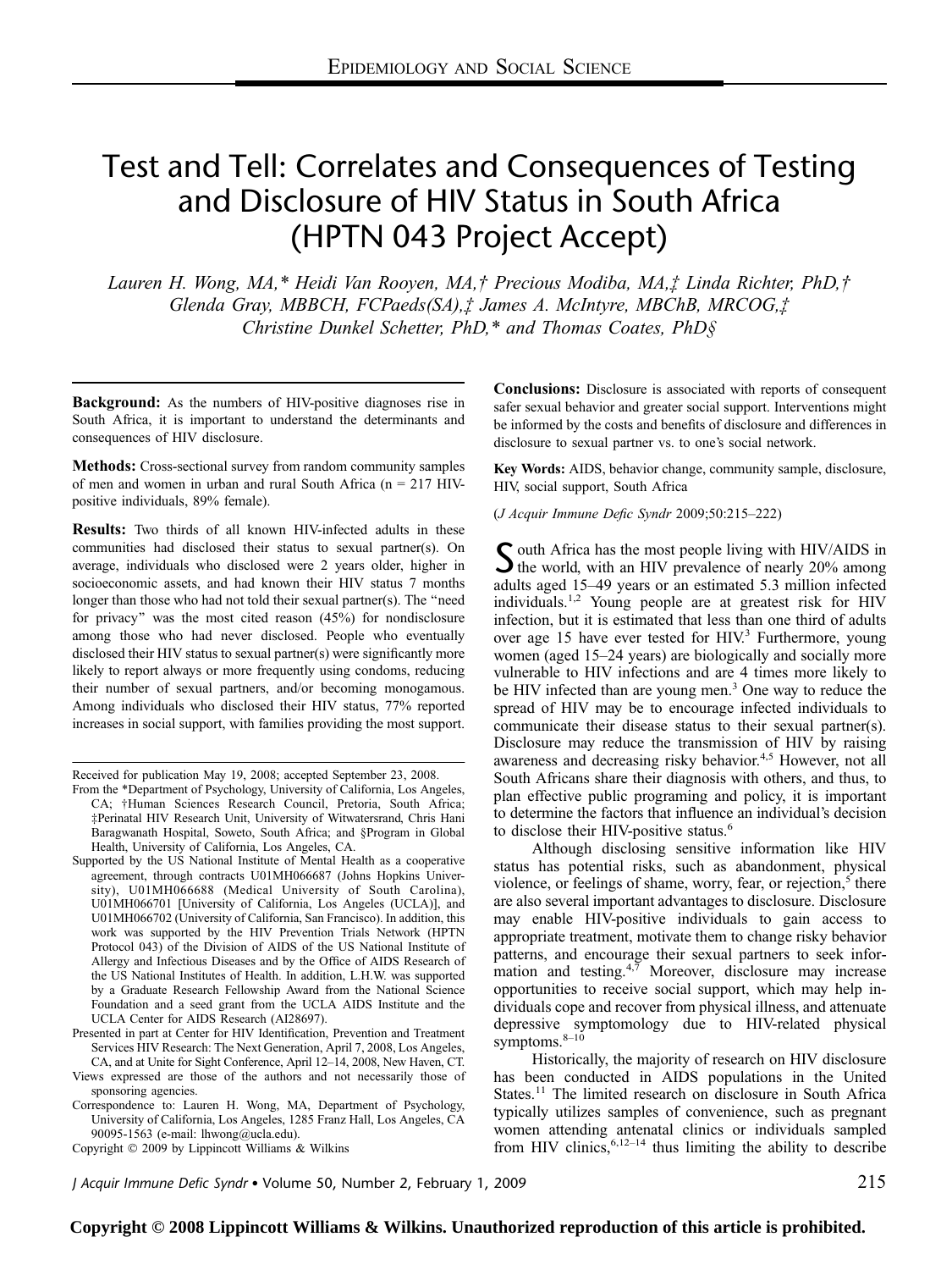effects in the wider community. The present study is the first, to our knowledge, to examine HIV disclosure in South Africa using a large randomly selected community sample of South African men and women. Data were gathered from Project Accept, a National Institute of Health–funded multicountry, randomized, and controlled HIV prevention trial in urban and rural South Africa.<sup>15</sup> The urban site, Soweto, is a culturally diverse township of 2–3 million people located 15 km south of Johannesburg. In contrast, the rural site, Vulindlela, is in the KwaZulu-Natal region with approximately 40,000 residents and has a strong Zulu culture. The present study involved a one-time population-based survey conducted by Project Accept in 2003. The purpose of the present study was 3-fold: (1) to examine the factors associated with the decision to disclose, (2) to identify reasons for nondisclosure, and (3) to describe the consequences of disclosure of stigmatized test results in the context of South Africa.

## **METHODS**

## Design and Procedure

The present study employed a cross-sectional observational design, utilizing structured interviews conducted as part of baseline data for Project Accept (B. L. Genberg, M. Kulich, S. Kawichai, et al, unpublished data). A multistage sampling strategy began with complete household enumeration of 16 South African communities within 2 general regions, Soweto and Vulindlela, both chosen because of their high HIV prevalence and to represent urban and rural populations, respectively. Households were randomly selected, interviewers enumerated all persons in the household, and 1 household member between 18 and 32 years of age was randomly selected to be approached for the interview. Consenting participants were interviewed in the local language by trained community interviewers using a standardized protocol regarding topics such as participant demographics, sexual risk behaviors, HIV testing history, perceptions of HIV/AIDS stigma, and disclosure of HIV status. The overall response rate was high for both sites, 84.7% in Vulindlela and 84.5% in Soweto. Further details on the procedures of the Project Accept study are elaborated by B. L. Genberg, M. Kulich, S. Kawichai, et al.<sup>16</sup>

## Measures

#### Measures of HIV Disclosure

The present study measured 2 primary forms of HIV disclosure as dependent variables: sex partner disclosure and network disclosure. We assessed sex partner disclosure as whether or not an HIV-positive individual reported disclosing their HIV status to their sexual partner (defined as a spouse, boy/girlfriend, casual partner, and/or commercial sex worker). To measure our second variable, network disclosure, we asked all participants in the study if they had disclosed their HIVpositive status to someone in any of the following 10 relationship categories: spouse, boy/girlfriend, casual partner, commercial sex worker, immediate family (parent, child, sibling, etc.), other relatives (aunt, uncle, cousins, etc.), friend, health practitioner, religious leader, or employer. Network disclosure was calculated by counting the number of

relationship categories (of 10 possible) to which an HIVpositive individual disclosed their HIV status, demonstrating the more people that an individual discloses to, the more diverse their network.

## Individual Background

Gender and age in years were included in the interview. Those individuals from Soweto were considered urban and those from Vulindlela were considered rural. Participants were classified ''high'' in socioeconomic assets if they owned a car; "medium" if they did not own a car but owned at least 2 of the following: drinking water in the house, refrigerator, or cellular phone; and ''low'' if they did not own any of the aforementioned assets.

## HIV/AIDS Stigma Perception

A stigma scale was piloted and developed for Project *Accept* by Genberg et al.<sup>17</sup> Twenty-one stigma items were rated on a 5-point Likert scale ( $1 =$  strongly disagree;  $5 =$  strongly agree) with higher scores indicating higher perceptions of stigma. The measure of stigma was divided into 3 following subtypes: discrimination, defined as perceptions of discrimination HIV-positive individuals and their families faced in the community (7 questions,  $\alpha = 0.80$ ); shame, blame, and social isolation, defined as the devaluation, disgrace, and culpability attributed to HIV-positive individuals (9 questions,  $\alpha$  = 0.77); and equity, characterized as the freedoms and rights HIV-positive individual have in the community (5 questions,  $\alpha = 0.58$ ).

## Disease Progression

HIV Symptomatology was a dichotomous variable defined as whether or not the respondent stated that exhibiting HIV symptoms was a reason for seeking HIV testing. The time since diagnosis variable was calculated as the time in months between HIV diagnosis and the date of the interview.

#### Reasons for Nondisclosure

If individuals had not yet disclosed their HIV status to anyone, they were asked to choose as many reasons as applicable from the following: fear of rejection, fear of physical abuse, or because HIV is a private and personal matter.

#### Behavior Change as a Result of Disclosure

Participants were asked whether or not they took precautionary steps to protect against HIV transmission after testing and after disclosing their HIV status. Participants were asked to recall if they made the following sexual behavior changes posttest and postdisclosure: abstained from sex, always used condoms, used condoms more frequently, changed the way they selected sexual partners, limited the total number of sexual partners, or became monogamous.

Behavior change was analyzed in 2 ways. First, a between-subjects comparison was made between individuals who eventually disclosed to their sexual partner, and those who never told their sexual partner, on the types of behavior changes they made after testing  $(n = 210)$ . Through this comparison, we were looking to see if individuals who eventually disclosed to their sexual partner differed in sexual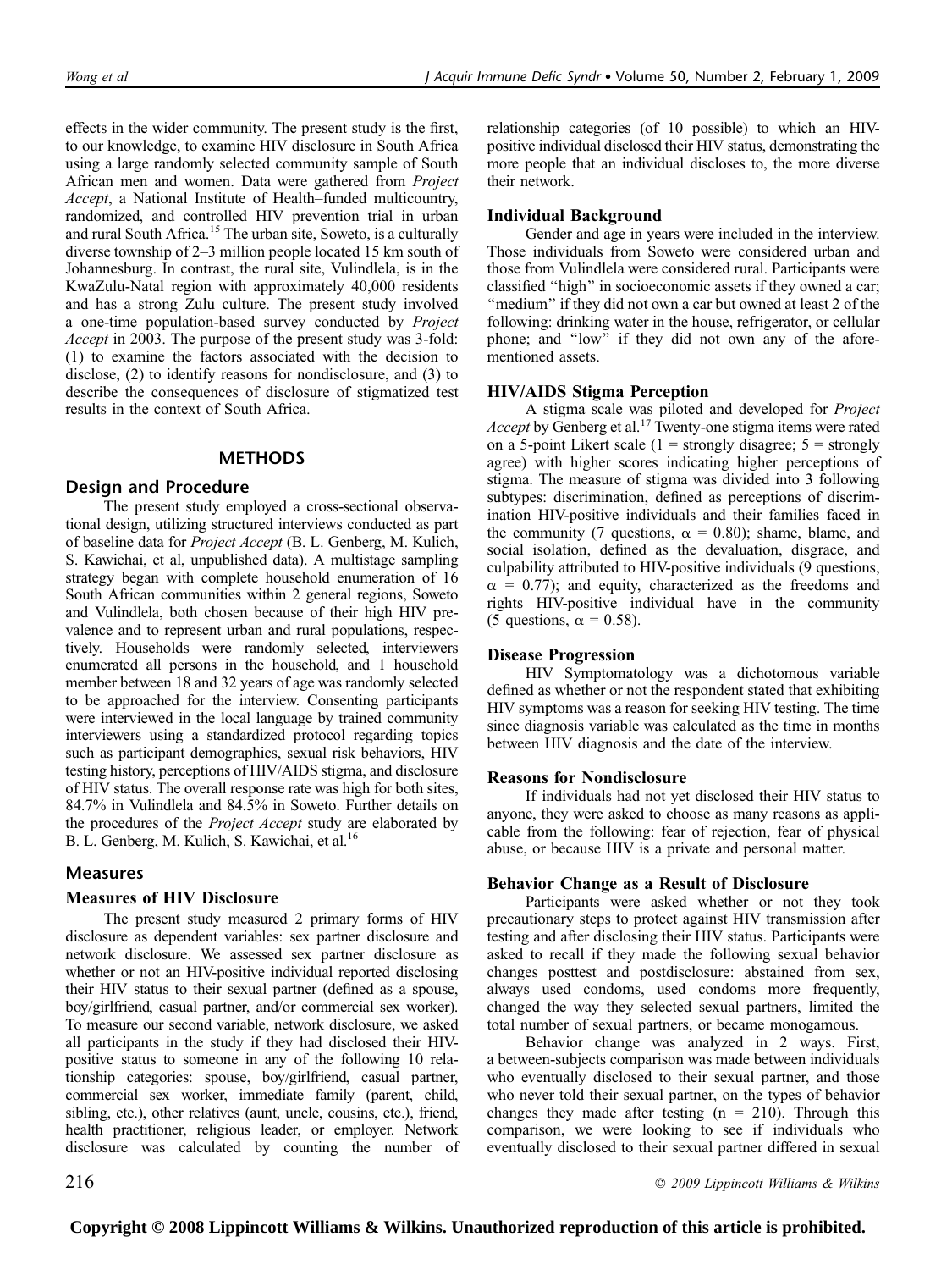behavior post-HIV test, compared with those who never disclosed. Second, we conducted a within-subjects comparison of individuals who chose to disclose to their sexual partners  $(n = 138)$ , examining the responses given by respondents to questions of behavior change in 2 following contexts: (1) after they *tested* positive for HIV and (2) after they *disclosed* their status to a sexual partner. Thus, the study sought to examine whether disclosure had a unique effect on behavior change, over and above simply having been tested.

#### Perceived Social Support as a Result of Disclosure

We recorded the relationship between the HIV-positive person and the confidant of the HIV status disclosure (see network disclosure for the list of 10 relationship categories). If the participant stated that they had disclosed to a person in a particular relationship category, they were asked whether they received less, the same, or more support than before they disclosed.

## RESULTS

To explore the correlates of HIV disclosure on sexual partner and network disclosure, logistic and Poisson regressions were used, respectively. Univariate analysis of the impact of the predicted correlates on sexual partner disclosure was further examined using  $t$  test for normally distributed continuous variables and  $\chi^2$  tests for categorical variables. Behavioral change variables were categorical in nature and thus were analyzed using  $\chi^2$  tests.

## Description of HIV-Positive Sample

Table 1 shows the demographic characteristics of the sample, which included 215 HIV-positive individuals from Soweto (46%,  $n = 99$ ) and Vulindlela (54%,  $n = 115$ ). One individual did not specify whether he/she was from Vulindlela or Soweto. Two HIV-positive individuals were excluded from the analysis because of extensive missing data, leading to a final sample size of 215. Participants were an average age of 27 years (SD = 4, ranging from 18 to 32 years), 84% were single or never married, and 83% had 1 or more children in the household. A total of 77% of participants currently had a sexual partner and of those with sexual partners, 22% were cohabiting. Thus, our sample is consistent with a previous study which reported that a significant proportion of South Africans are unmarried but have sexual partners with whom they may have children.<sup>18</sup> These women often support themselves through informal work, housekeeping, or from boyfriends. Although 72% of women had more than 11 years of education, most were unemployed (70%), a disparity that is typical of South Africa. On average, respondents had received their HIV-positive test results approximately 13 months  $(SD = 12.7)$  before the date of the interview, and approximately 42% of participants had known about their HIV status for at least 1 year. Comparing our sample of HIV-positive individuals to the larger community of HIV-negative or nontested individuals, HIV-positive individuals were more likely to be female (89% HIV positive vs. 55% in the general sample), from a rural area (54% vs. 43%), of

|  | <b>TABLE 1.</b> Characteristics of HIV-Positive Individuals in |  |  |  |
|--|----------------------------------------------------------------|--|--|--|
|  | Soweto and Vulindlela, South Africa ( $n = 215$ )              |  |  |  |

|                                         | Percentages | n   |
|-----------------------------------------|-------------|-----|
| Female                                  | 89          | 192 |
| Married                                 | 14          | 31  |
| Currently have a sexual partner         | 77          | 166 |
| Cohabiting with sexual partner          | 22          | 36  |
| Living in an urban environment (Soweto) | 46          | 99  |
| Socioeconomic assets                    |             |     |
| Low                                     | 36          | 78  |
| Medium                                  | 52          | 112 |
| High                                    | 12          | 25  |
| Highest level of education, yr          |             |     |
| $<$ 7                                   | 8           | 18  |
| $8 - 10$                                | 20          | 42  |
| $11+$                                   | 72          | 155 |
| Number of children in household         |             |     |
| $\mathbf{0}$                            | 17          | 37  |
| $1 - 2$                                 | 54          | 116 |
| $3+$                                    | 30          | 62  |
| Employment                              |             |     |
| Yes                                     | 25          | 54  |
| No                                      | 70          | 151 |
| Student                                 | 5           | 9   |

lower socioeconomic assets (36% low vs. 26% low), and currently unemployed (70% vs. 41%).

## Rates of HIV Disclosure

Most HIV-positive individuals (87%) disclosed their status to at least 1 person, but 13% reported that they had never disclosed their HIV status to anyone. Of those who disclosed, the majority (93%) disclosed to boy or girlfriends, 77% to family member, 59% to spouses, and 58% to health care professionals (Table 2). A total of 77 (36%) individuals did not disclose their HIV status to their sexual partners (if any) when they received their HIV diagnosis (due to the wording of the question regarding disclosure to sexual partners, we were unable to distinguish between individuals who did not disclose because they did not have a sexual partner to tell and those who had a sexual partner but chose not to disclose). HIVpositive individuals who disclosed their status did so to an average of 2.8 of 10 possible relationship categories  $(SD = 1.8)$ or on average to  $42\%$  (SD = 21.9) of the relationship categories in their available network. Of the 10 possible relationship categories, approximately 12% of individuals told at least 1 person, 23% told 2, 17% told 3, 17% told 4, and 18% told 5 or more categories of relationships.

## Correlates of Disclosure

#### Disclosure to Sexual Partner

To determine the correlates of HIV disclosure to sexual partner, we conducted a logistic regression using the dichotomous variable sex partner disclosure as the dependent variable and age, socioeconomic assets, gender, rural/urban setting, shame/blame/social isolation, discrimination, equity, HIV symptomology, and time since diagnosis as predictors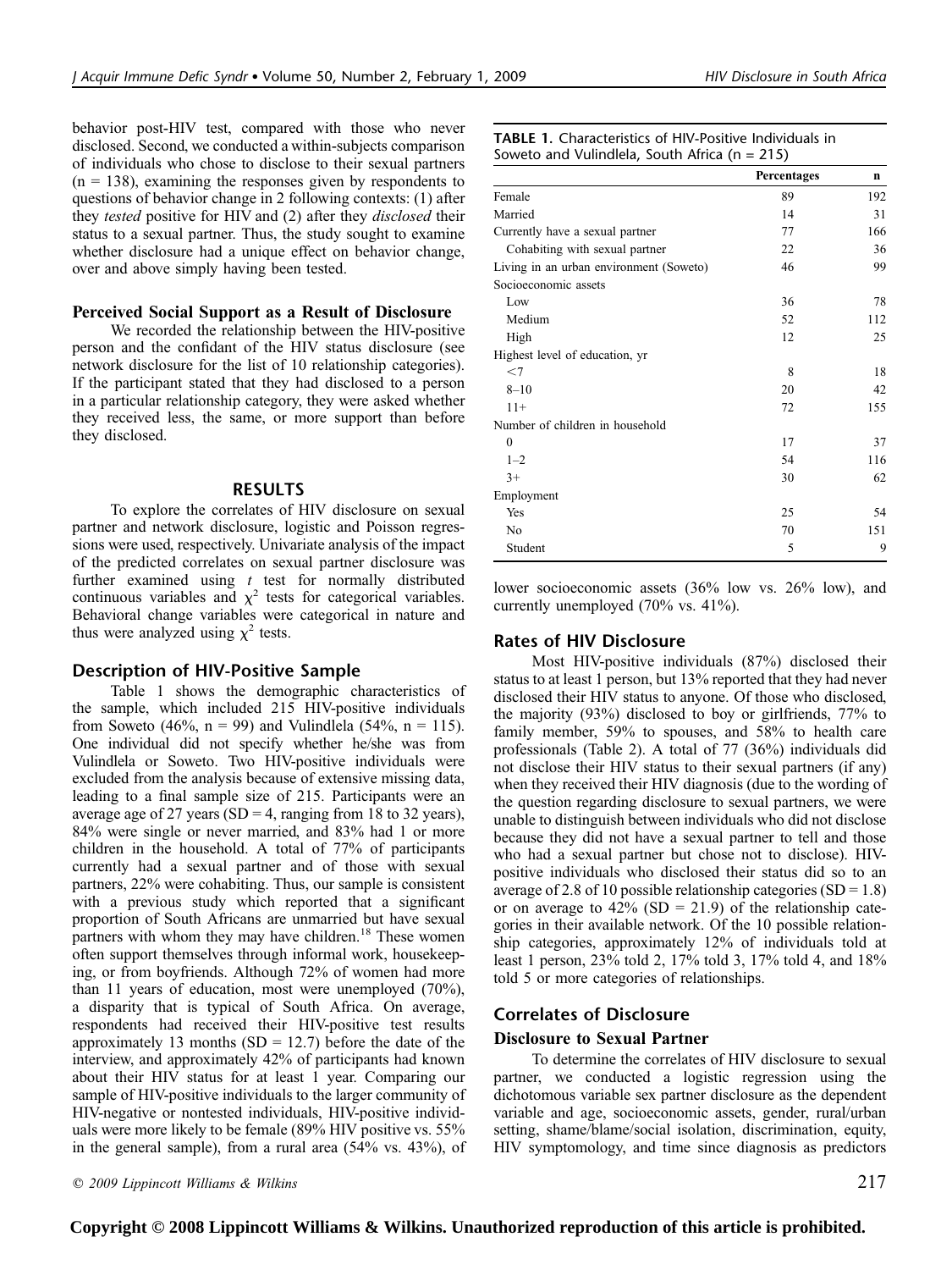TABLE 2. Percentages of Disclosure to 10 Potential Relationship Categories and Changes in Social Support After Disclosure\*

|                                    | <b>Disclosed</b>    | <b>Social Support</b> |                      |               |  |
|------------------------------------|---------------------|-----------------------|----------------------|---------------|--|
| <b>Categories of Relationships</b> | <b>Yes</b><br>% (n) | More<br>% (n)         | <b>Same</b><br>% (n) | Less<br>% (n) |  |
| Spouse                             | 59 (20/34)          | 55 (11)               | 20(4)                | 25(5)         |  |
| Boy/girlfriend                     | 93 (117/126)        | 64 (71)               | 25(28)               | 11(12)        |  |
| Casual partner                     | 14(6/43)            | 80(4)                 | 0                    | 20(1)         |  |
| Commercial sex worker              | 0(0/32)             | 0                     | $\Omega$             | 0             |  |
| Family                             | 77 (145/189)        | 81 (118)              | 14(21)               | 4(6)          |  |
| Other relatives                    | 38 (71/189)         | 75 (53)               | 23(16)               | 3(2)          |  |
| Friend                             | 49 (89/182)         | 84 (74)               | 14 (12)              | 2(2)          |  |
| Health care professional           | 58 (109/189)        | 83 (90)               | 16(17)               | 1(1)          |  |
| Religious leader                   | 13 (23/173)         | 83 (19)               | 17(4)                | 0             |  |
| Employer                           | 4(3/70)             | 75 (3)                | 25(1)                | $\theta$      |  |
| Overall Support                    |                     | 77 (443)              | 18 (103)             | 5 (29)        |  |

\*There are discrepancies in the number of individuals who answered the question on disclosure and those who answered questions on social support. For unknown reasons, some individuals did not choose to answer the support questions, leading to lower frequencies on these questions.

(Table 3). The logistic regression was statistically significant,  $P < 0.001$ , with an  $R^2$  of 0.13 for Cox and Snell and 0.18 for Nagelkerk. We found that disclosure to sexual partner was significantly related to older age ( $\beta = 0.09$ ), and a  $\chi^2$  test confirmed that individuals who had disclosed to their sexual partner were significantly older ( $M = 27.5$ , SD = 3.8) than those who did not disclose to their sexual partner  $(M = 25.8,$  $SD = 4.3$ ,  $P < 0.01$ . Second, disclosure to sexual partner was related to higher socioeconomic assets ( $\beta$  = 0.55). Individuals who did not disclose their HIV status tended to be low in socioeconomic assets with 49% considered low, 42% medium, and only 8% in the high socioeconomic assets brackets. In contrast, individuals who did disclose their HIV status tended to be of medium socioeconomic status (29% low, 58% medium, and 14% of high socioeconomic assets). Third, a longer time since diagnosis was related to disclosure to sexual partner ( $\beta$  = 0.04). Of those individuals who did

| <b>TABLE 3.</b> Logistic Regression of Sexual Partner Disclosure |
|------------------------------------------------------------------|
| With the 9 Predicted Correlates ( $n = 215$ )                    |

| <b>Variable</b>                | Beta (SE)       | <b>OR</b> | 95% CI                  |
|--------------------------------|-----------------|-----------|-------------------------|
| Age                            | $-0.09(0.04)$ * | 1.10      | $1.02 \text{ to } 1.18$ |
| Gender                         | $-0.19(0.53)$   | 0.83      | 0.29 to 2.35            |
| Socioeconomic assets           | $0.55(0.26)$ *  | 1.73      | $1.03$ to $2.90$        |
| Rural environment              | $-0.22(0.34)$   | 0.80      | $0.41$ to $1.57$        |
| Shame, blame, social isolation | $-0.04(0.49)$   | 0.96      | $0.37$ to $2.52$        |
| Discrimination                 | $0.34(0.21)$ †  | 1.41      | $0.93$ to $2.14$        |
| Equity                         | $-0.10(0.38)$   | 0.90      | $0.43$ to 1.91          |
| Time since diagnosis           | $0.04(0.02)*$   | 1.04      | 1.01 to 1.07            |
| HIV symptomotology             | $-0.51(0.35)$   | 0.60      | $0.30 \text{ to } 1.20$ |
|                                |                 |           |                         |

CI, confidence interval; OR, odds ratio.

 $*P < 0.05$  (2-tailed test).  $\frac{1}{2}P < 0.10$ 

disclose to their sex partner (64% of all HIV-positive individuals), the average time gap was 16 months. In contrast, of those who did not disclose to their sex partner (36% of all HIV-positive individuals), the average length of time since diagnoses was 9 months,  $P < 0.01$ .

#### Network Disclosure

To determine the correlates of network disclosure, a Poisson regression model was used and was statistically significant with likelihood ratio,  $P \leq 0.001$ . For this analysis, we examined how all participants in the sample disclosed to their social network by looking at 9 predicted correlates (Table 4). Living in an urban region ( $\beta = -0.21$ ) was associated with more diverse network disclosure. Individuals living in a rural environment disclosed to fewer relationship categories ( $M = 2.46$ , SD = 1.55) than individuals from urban environments ( $M = 3.17$ , SD = 2.03). Furthermore, a  $\chi^2$  test revealed that individuals in Soweto (urban) disclosed significantly more often to their sexual partner (72%) than individuals in Vulindlela (rural), who only disclosed to their sexual partner 57% of the time,  $P < 0.05$ . Second, discrimination ( $\beta = 0.11$ ) was significantly correlated with network disclosure, indicating that disclosure to more categories of people in one's social network was related to higher levels of perceived discrimination in the community,  $P < 0.05$ . Finally, testing for HIV because of HIV symptoms ( $\beta$  = 0.20) was significantly correlated with disclosing to more relationship categories in one's social network,  $P < 0.05$ . Gender was not significantly related to either sexual partner disclosure or network disclosure.

## Reasons for Nondisclosure

We examined several reasons why individuals  $(n = 20)$ never disclosed their HIV status. The most cited reason for nondisclosure was the need for privacy, with 45% of individuals who had never disclosed, noting this as a reason why they never revealed their HIV status. Fear of rejection was cited 15% of the time and fear of physical abuse 10% of the time.

## Outcomes of Disclosure

Behavior change as a result of disclosure. After disclosure, the majority (82%) of participants asked their

| Variable                       | Beta (SE)       | 95% CI                  |  |
|--------------------------------|-----------------|-------------------------|--|
| Age                            | 0.01(0.01)      | $-0.01$ to 0.03         |  |
| Gender                         | 0.03(0.13)      | $-0.24$ to 0.29         |  |
| Socioeconomic assets           | 0.07(0.07)      | $-0.06$ to 0.21         |  |
| Rural environment              | $-0.21(0.09)$ * | $-0.39$ to $-0.03$      |  |
| Shame, blame, social isolation | 0.03(0.13)      | $-0.23$ to 0.28         |  |
| Discrimination                 | $0.11(0.05)^*$  | $0.00 \text{ to } 0.22$ |  |
| Equity                         | $-0.07(0.10)$   | $-0.27$ to 0.28         |  |
| Time since diagnosis           | 0(0)            | $-0.01$ to 0.01         |  |
| HIV symptomotology             | $0.21(0.09)*$   | $0.02 \text{ to } 0.39$ |  |

**218 C** 2009 Lippincott Williams & Wilkins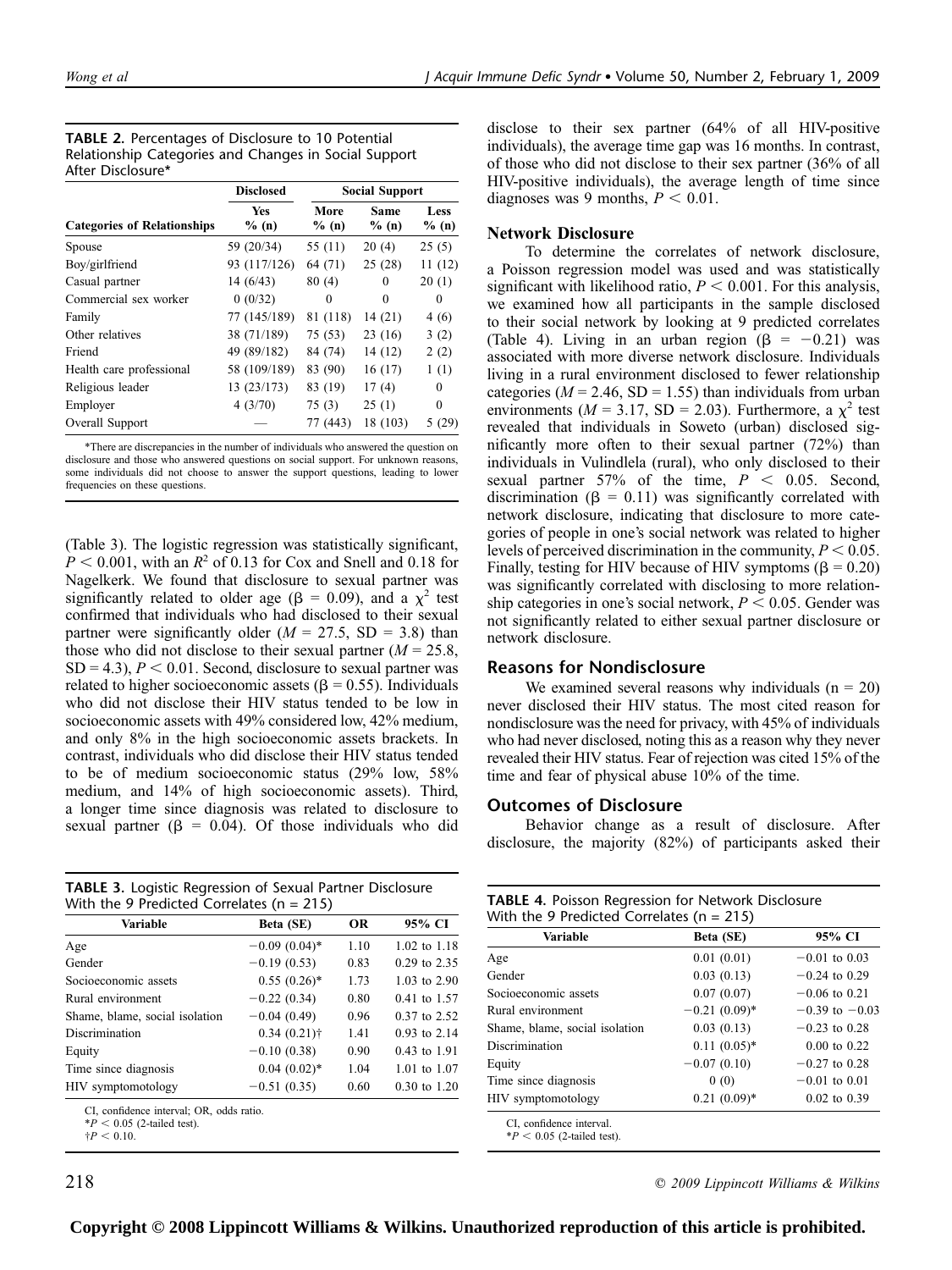partner to get tested. The most frequent change in sexual behavior with regard to safer sexual interactions was that 81% of participants decided to have sex with only 1 partner, followed by using condoms during every sexual interaction (64%), using condoms more often (59%), reducing the number of sexual partners (56%), changing partner selection (54%), and abstaining from sex (20%).

In the first set of behavior change analysis, we conducted a between-subjects  $\chi^2$  test to compare the sexual behavior change of individuals who did and did not disclose with a sexual partner after receiving their HIV-positive diagnosis (Fig. 1). Results indicated that people who eventually told their sexual partner their HIV status were significantly more likely to report that they always used a condom ( $P < 0.001$ ), used a condom more often  $(P < 0.01)$ , limited their number of sexual partners ( $P < 0.05$ ), and/or became monogamous ( $P <$ 0.001), compared with those who never told their partner. However, people who never disclosed their status were more likely to abstain from having sex than individuals who disclosed their status to their sexual partners ( $P < 0.001$ ). On average, individuals who eventually told their partner made more positive behavior changes ( $M = 2.8/6$ , SD = 1.5) after receiving their HIV test results compared with those who never disclosed to their sexual partner  $(M = 2/6, SD = 1.6)$ . In addition, we conducted a within-subjects  $\chi^2$  test of how posttest sexual behavior differed from postdisclosure sexual behavior among people who disclosed to their sexual partner. We found that although none of the changes from post-HIV test to postdisclosure showed statistically significant change, in 4 of 6 behavior change categories, individuals who made any changes in their behavior made positive changes.

# Perceived Social Support as a Result of Disclosure

Social support was measured for 10 possible relationship categories in an individual's social network (Table 2). For all relationships, the majority of individuals reported receiving



comparing individuals who disclosed to their partner vs. those who never disclosed.  $+P < 0.10$ , \*P  $< 0.05$ , \*\*P  $< 0.01$ (2-tailed tests).

 $\degree$  2009 Lippincott Williams & Wilkins 219

more support after disclosing their HIV status (77% of all types of support given) as opposed to the same amount of support  $(18\%)$  or less support  $(5\%)$ . We were interested in which social network members were providing the most amount of support to the majority of the HIV-positive individuals in our sample. Participants were allowed to choose multiple support sources of the 10 relationship categories. In both rural and urban areas, immediate families were the greatest source of support with 25% of all support being provided by families. Doctors were reported to be supportive for 20% of individuals, boy/girlfriends supported 18%, and friends supported 16% of HIV-positive individuals (Fig. 2).

For each relationship category, we examined whether the support provided had increased, decreased, or remained the same after disclosure. The greatest increase in support was reported as received by friends (84%), followed closely by doctors (83%), religious leaders (83%), family members (81%), and other relatives (75%). Interestingly, respondents reported less increase in social support from sexual partners such as boy/girlfriends (64%) and spouses (55%). Indeed, sexual partners in general were more likely to decrease their social support for the HIV-positive individual, with spouses decreasing support 25% and boy/girlfriends decreasing support 11% of the time, as opposed to nonsexual relationships where decreases in support averaged only 3%.

## **DISCUSSION**

On average, the majority of HIV-positive individuals in both the urban and rural settings disclosed their status to at least 1 person. Yet, of those who tested positive, 13% of the respondents in our sample had never disclosed their HIV test results to anyone. Furthermore, more than one third of all HIVinfected adults never disclosed to their sexual partners. We found that patterns of disclosure differed for sexual partners vs. network disclosure. Paralleling previous research mainly conducted in the United States, being older,<sup>19,20</sup> having higher socioeconomic assets,<sup>21</sup> and longer time since diagnosis<sup>21,22</sup> were associated with sexual partner disclosure. In comparison, disclosure to one's social network was associated with living in an urban rather than rural area, HIV symptomology, and greater perceptions of discrimination in the community.

The most common reason individuals did not share their HIV status, cited about half the time, was out of desire for privacy—a finding consistent with current US literature on nondisclosure.<sup>23</sup> Our finding that only 64% of individuals disclosed to their sexual partners was similar to a sample of men and women attending a clinic in Soweto  $(62\%)^{24}$  but is lower than rates of disclosure to sexual partners found in Cape Town  $(78%)^{12}$  and Johannesburg  $(79%)^{14}$  This may indicate that studies of clinical populations may overestimate levels of disclosure compared with community-based estimates or that clinical populations disclose more often.

Our results indicate that sexual behavior differs between disclosers and nondisclosers, such that disclosers were more likely to make positive sexual behavior changes after testing positive for HIV. In addition, disclosure had a small but unique and positive effect on individual's sexual behavior, above and

**Copyright © 2008 Lippincott Williams & Wilkins. Unauthorized reproduction of this article is prohibited.**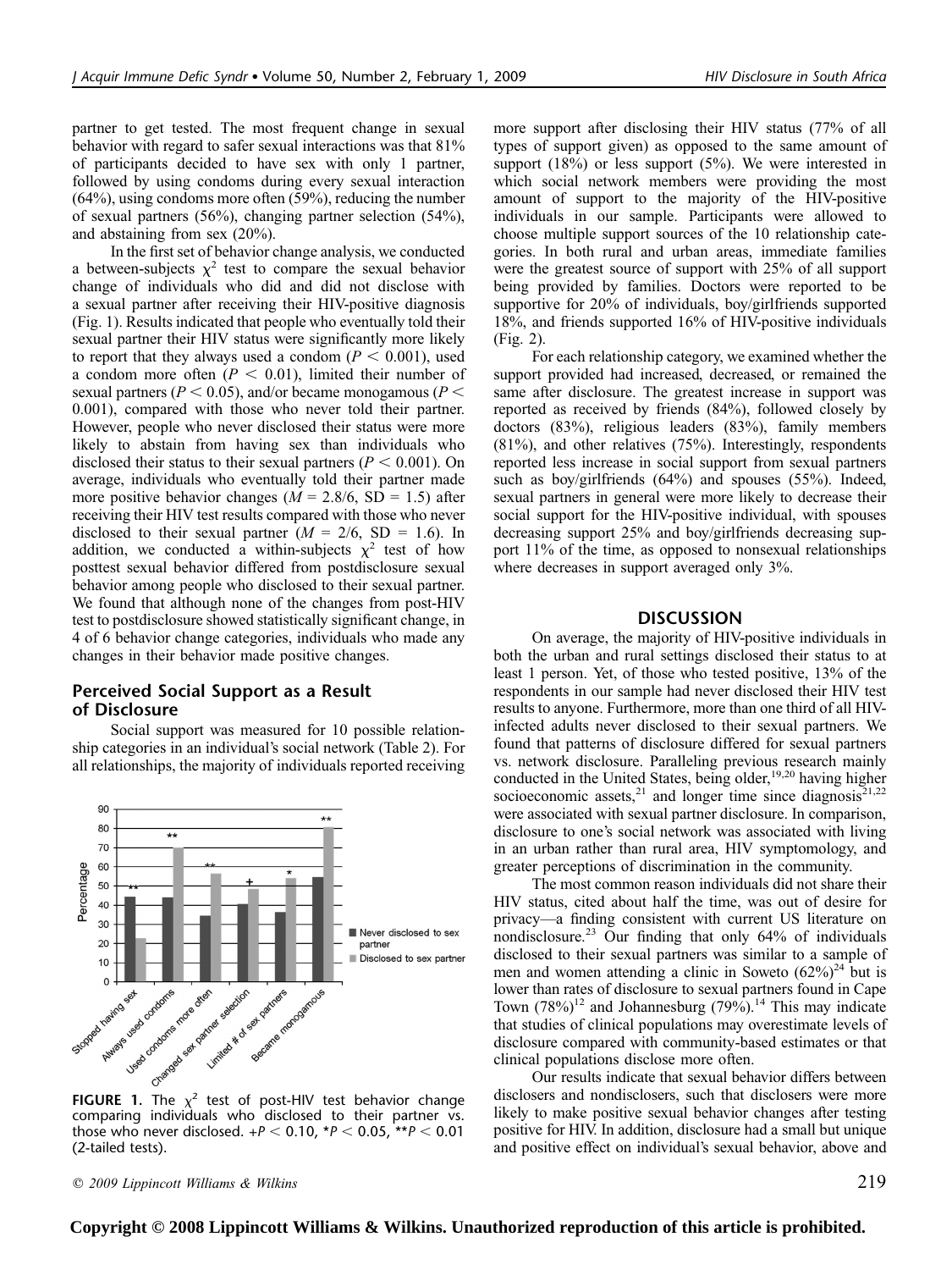

FIGURE 2. Total amount of support (in percentages) provided to HIV-positive individuals by members of their social networks  $(n = 215)$ . Participants had the option of choosing multiple sources of support (range 0–6). The category ''other'' incorporated casual partners, spouse, commercial sex worker, religious leader, and employer.

beyond the effects of testing for HIV. Because the heart of promoting HIV disclosure lies in the hope that it will be associated with less sexually risky behavior, these findings suggest that disclosing to others may not only lead to safer outcomes after HIV testing but also safer health behaviors after disclosure. Furthermore, consistent with previous research in Africa, we were encouraged to find that a large majority of HIV-positive individuals asked their sexual partners to test for HIV.<sup>25</sup>

The majority of HIV-positive individuals reported receiving more social support after disclosure, which is important, given the negative stigma surrounding the disease. Social support has been linked to many positive outcomes such as buffering psychological and emotional distress,  $26-28$ promoting more adaptive HIV coping strategies such as spiritual resilience and community involvement,<sup>29</sup> and even positive effects on the immune system, which in turn influence mortality risk and survival.<sup>30–32</sup> However, in our sample, 13% of individuals who disclosed to their sexual partners were met with less support. Because decreases in social support may have tangible effects on quality of life and disease trajectory, further research is needed to specify the reasons why these individuals received less support.

Families provided the greatest overall amount of support and community members such as friends or doctors showed the most increases in social support after disclosure, especially compared with sexual partners. This finding is consistent with further analysis we conducted, indicating that family disclosure was related to experiencing HIV symptomology (marginally significant) and age (significant). Given that young people are more likely to be living at home, it was not surprising that being younger was significantly associated with family disclosure. Furthermore, as individuals grow sicker and their disease progressed, they were more likely to disclose to their families and in turn depend on them for social support.<sup>33</sup>

Considering the centrally supportive role of the family, interventions could focus on strengthening their capacity, for example, by teaching skills for coping with AIDS stigma and training on caregiving.

When identifying the factors associated with HIV disclosure, our findings demonstrate the importance of considering the level of analysis. Results indicated that individual-level factors were influential for sexual partner compared with community-level factors for network disclosure. Regarding disclosure to sexual partners, younger, poorer, and more recently diagnosed individuals were less likely to disclose their HIV status. Unfortunately, the young and poor populations are already likely to be at high risk for transmission and thus are in even greater danger because they are less likely to disclose their HIV status. Thus, HIV interventions would need to consider nondisclosure as a potential additional risk factor for this high-risk population.

Our findings on network disclosure may be beneficial in developing targeted interventions by focusing on communitylevel variables such as perceived community labeling, gossiping, and stigma that occurs in more rural settings. In smaller, tight-knit rural communities, strong social ties facilitate the flow of social information, such that when individuals disclose their HIV status, an entire community may be privy to the information. In contrast, the large and anonymous nature of the urban environment may stifle this communication flow. This may explain in part why individuals may be more likely to disclose in an urban setting, as there would be less opportunity for stigma and social isolation. Furthermore, given that rural environments often have limited options for medical treatment, individuals may not see any additional benefits from disclosure to a wider network.

The association between higher perceptions of discrimination and lower levels of network disclosure confirms that HIV is more than an infection of the body, but often leads to detrimental social victimization (given the cross-sectional nature of the dataset, the direction of causality between discrimination and network disclosure cannot be known. However, we argue that it is highly unlikely that discrimination leads to network disclosure, rather that network disclosure contributes to higher perceptions of discrimination).<sup>34</sup> Ndinda et al $31$  found that although South African community members knew how to treat HIV-positive individuals, often their actual treatment was quite stigmatizing. Thus, given our finding that HIV disclosure can lead to important benefits such as increased social support and reduced risky behavior, HIV interventions that are encouraging disclosure must recognize the potential stigmatizing cost of disclosure and help prepare HIV-positive individuals to cope with any negative consequences.

Women are both disproportionately infected and bear the burden of caring for HIV-infected persons.<sup>35</sup> This reality is reflected in our sample, with over 8 times as many women as men reporting to be HIV positive. Surprisingly, although the majority of HIV-positive individuals in the sample were women, gender was not significantly associated with either sex partner or network disclosure. Because the number of men in the present study was low, it is difficult to draw definitive conclusions on gender differences. Random sampling studies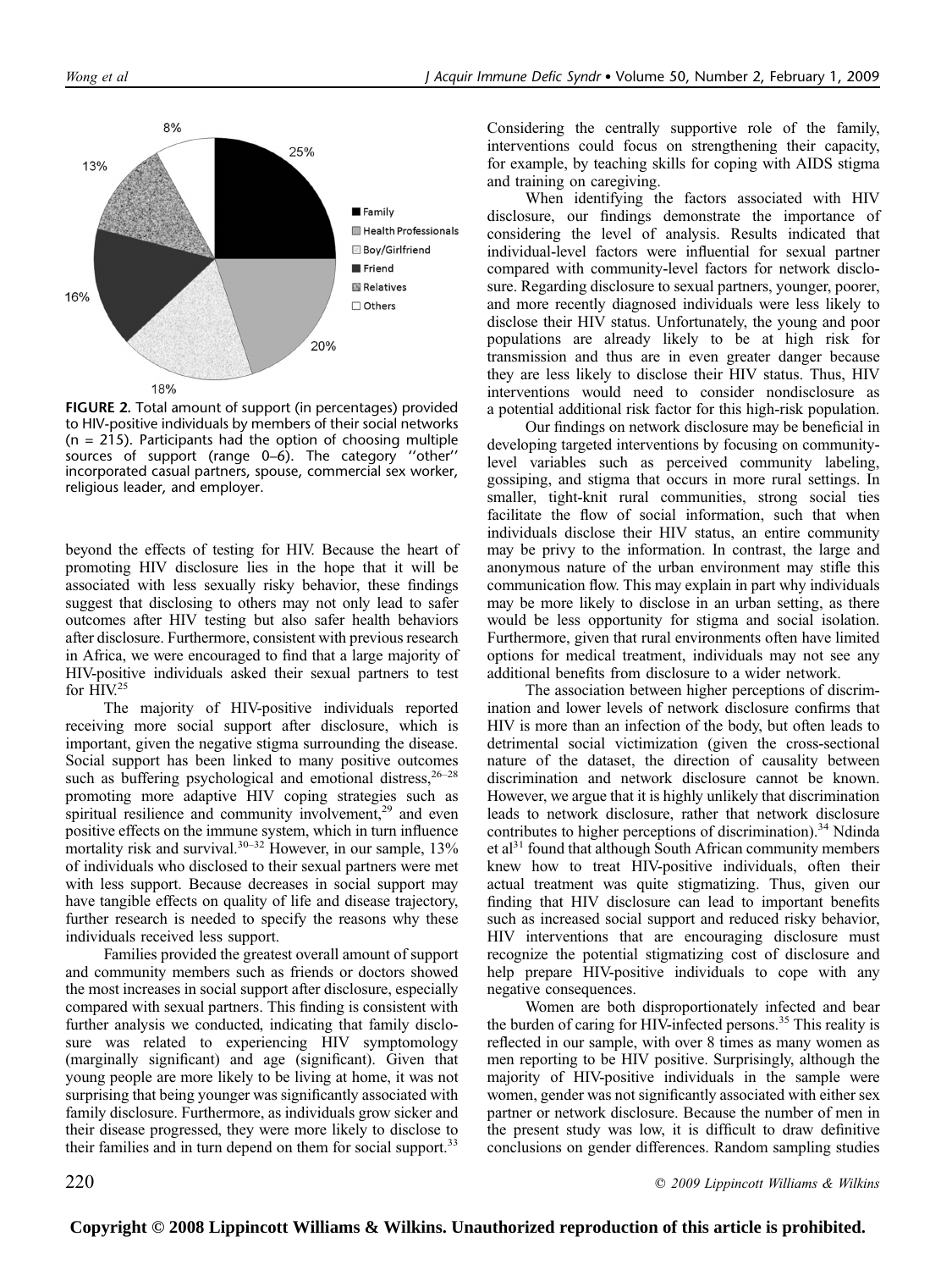including more HIV-positive South African men would help to clarify the effect of gender.

The current study has several important strengths. In contrast to most research in this area, which has focused on clinical HIV populations, the present study used data collected from randomized probability samples of community members, thus allowing for a greater representativeness and generalizability of findings. In addition, this study included data from both rural and urban areas, allowing for comparisons and insight into ways that interventions may be targeted for each area. Yet, a few limitations of the current research should be addressed. To better grasp the complex factors that influence the decision to test and disclose, additional questions should be included in future studies, such as assessments of behavioral intention, length of partner relationship, time since disclosure, partner reaction to disclosure, type of social support (instrumental, emotional, informational, etc.), and the HIV status of the sexual partner or other network members who were informed. In addition, the baseline dataset used for this study did not involve actual HIV testing; rather retrospective self-reported HIV status was used which may have led to underreporting. Because disclosure is a process rather than an event that occurs at 1 point in time, 1 potential follow-up to the current study would be to investigate disclosure from a longitudinal perspective.

## **CONCLUSIONS**

The decision to disclose one's HIV diagnosis is a difficult and often stressful process because the potential costs of disclosure, such as social stigma and burden on others, must be weighed against potential benefits, such as social support and reduced risky sexual behavior.<sup>23</sup> The present findings suggest that HIV disclosure may mediate reduced risk. However, future studies of disclosure must focus on the larger social and cultural context of HIV prevention.<sup>36</sup> Nonetheless, the present study identified some of the factors that facilitate and hinder disclosure of HIV status, which may inform interventions for increasing testing and disclosure in South Africa, thus helping to reduce the spread and transmission of HIV. Furthermore, public education efforts and public health care providers may profit from gaining further insight on the costs and benefits of disclosure. As the HIV epidemic continues to rise in the South African population, it will become all the more important to develop effective interventions to assist HIV-positive individuals in disease disclosure decisions and sexual risk reduction.

## ACKNOWLEDGMENTS

Acknowledgment is due to the US National Institute of Mental Health who funded Project Accept and to the University of California, Los Angeles AIDS Institute and National Science Foundation who provided funding for the present study. We thank the communities that partnered with us in conducting this research and all study participants for their contributions. We also thank Project Accept study staff and volunteers at all participating institutions for their work and dedication.

#### **REFERENCES**

- 1. United Nations Programme on HIV/AIDS. AIDS Epidemic Update. Geneva, Switzerland: United Nations Programme on HIV/AIDS; 2007.
- 2. United Nations Programme on HIV/AIDS. Report on the Global AIDS Epidemic. Geneva, Switzerland: United Nations Programme on HIV/ AIDS; 2006.
- 3. Shisana O, Rehle T, Simbayi L, et al. South African national HIV prevalence, HIV incidence, behaviour and communication survey. Cape Town, South Africa: Human Sciences Research Council. Published 2005.
- 4. Medley A, Garcia-Moreno C, McGill S, et al. Rates, barriers and outcomes of HIV serostatus disclosure among women in developing countries: implications for prevention of mother-to-child transmission programmes. Bull World Health Organ. 2004;82:299–307.
- 5. World Health Organization. Gender Dimensions of HIV Status Disclosure to Sexual Partners: Rates, Barriers and Outcomes: A Review Paper. Geneva, Switzerland: World Health Organization; 2004.
- 6. Norman A, Chopra M, Kadiyala S. Factors related to HIV disclosure in 2 South African communities. Am J Public Health. 2007;97:1775–1781.
- 7. Serovich JM. A test of two HIV disclosure theories. AIDS Educ Prev. 2001;13:355–364.
- 8. Cohen S. Psychosocial models of the role of social support in the etiology of physical disease. Health Psychol. 1988;7:269–297.
- Hays RB, Turner H, Coates TJ. Social support, AIDS-related symptoms, and depression among gay men. J Consult Clin Psychol. 1992;60: 463–469.
- 10. Waddell EN, Messeri PA. Social support, disclosure, and use of antiretroviral therapy. AIDS Behav. 2006;10:263–272.
- 11. Greene K, Derlega VJ, Yep GA, et al. Privacy and Disclosure of HIV in Interpersonal Relationships: A Sourcebook for Researchers and Practitioners. Mahwah, NJ: Lawrence Erlbaum Associates Publishers; 2003.
- 12. Olley BO, Seedat S, Stein DJ. Self-disclosure of HIV serostatus in recently diagnosed patients with HIV in South Africa. Afr J Reprod Health. 2004; 8:71–76.
- 13. Simbayi LC, Kalichman SC, Strebel A, et al. Disclosure of HIV status to sex partners and sexual risk behaviours among HIV-positive men and women, Cape Town, South Africa. Sex Transm Infect. 2007;83: 29–34.
- 14. Skogmar S, Shakely D, Lans M, et al. Effect of antiretroviral treatment and counselling on disclosure of HIV-serostatus in Johannesburg, South Africa. AIDS Care. 2006;18:725–730.
- 15. Khumalo-Sakutukwa G, Morin SF, Fritz K, et al. Project Accept (HPTN 043): a community-based intervention to reduce HIV incidence in populations at risk for HIV in sub-Saharan Africa and Thailand. J Acquir Immune Defic Syndr. 2008;49:422–431.
- 16. Genberg BL, Kulich M, Kawichai S, et al. HIV risk behaviors in sub-Saharan Africa and Northern Thailand: baseline behavioral data from Project Accept. J Acquir Immune Defic Syndr. 2008;49:309–319.
- 17. Genberg BL, Kawichai S, Chingono A, et al. Assessing HIV/AIDS stigma and discrimination in developing countries. AIDS Behav. 2007;12: 772–780.
- 18. Jewkes R, Vundule C, Maforah F, et al. Relationship dynamics and teenage pregnancy in South Africa. Soc Sci Med. 2001;52:733–744.
- 19. Niccolai LM, Dorst D, Myers L, et al. Disclosure of HIV status to sexual partners: predictors and temporal patterns. Sex Transm Dis. 1999;26: 281–285.
- 20. O'Brien ME, Richardson-Alston G, Ayoub M, et al. Prevalence and correlates of HIV serostatus disclosure. Sex Transm Dis. 2003;30:731–735.
- 21. Batterham P, Rice E, Rotheram-Borus MJ. Predictors of serostatus disclosure to partners among young people living with HIV in the pre- and post-HAART eras. AIDS Behav. 2005;9:281–287.
- 22. Mansergh G, Marks G, Simoni JM. Self-disclosure of HIV infection among men who vary in time since seropositive diagnosis and symptomatic status. AIDS. 1995;9:639–644.
- 23. Derlega VJ, Winstead BA, Greene K, et al. Reasons for HIV disclosure/ nondisclosure in close relationships: testing a model of HIV-disclosure decision making. J Soc Clin Psychol. 2004;23:747-767.
- 24. Nachega JB, Lehman DA, Hlatshwayo D, et al. HIV/AIDS and antiretroviral treatment knowledge, attitudes, beliefs, and practices in HIV-infected adults in Soweto, South Africa. J Acquir Immune Defic Syndr. 2005;38:196–201.

 $\degree$  2009 Lippincott Williams & Wilkins 221